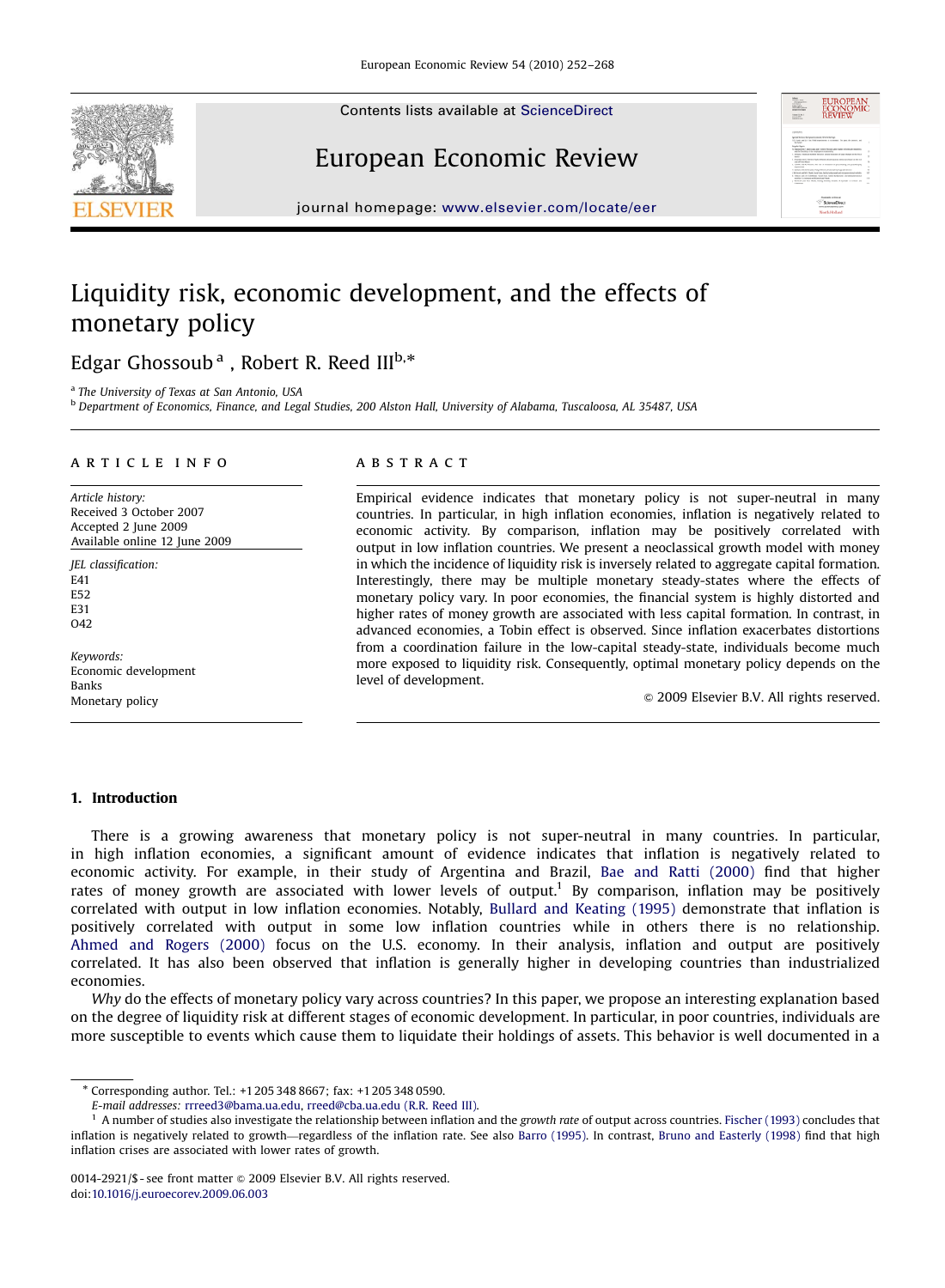number of studies of developing countries.<sup>2,3</sup> Since the exposure to liquidity risk varies across countries, individuals respond differently to rates of return in low income countries than in advanced economies. As a result, the effects of monetary policy will also vary between developing and advanced countries.

We proceed by outlining the details of our modeling framework. We study an overlapping generations economy with production similar to [Diamond \(1965\).](#page--1-0) Following [Townsend \(1987\)](#page--1-0) and [Schreft and Smith \(1997\),](#page--1-0) there are two different geographically separated locations. There are also two types of assets: fiat money and physical capital. Within each location, agents have complete information regarding others' asset holdings. However, across locations, there is incomplete information such that individuals do not have the ability to establish and trade claims to assets. If an individual is forced to trade outside of his location of residence, he must acquire money balances. In this manner, private information leads to a transactions role for money.

Furthermore, individuals are subject to random relocation shocks. As money is the only asset that can cross locations, relocated agents must liquidate all their asset holdings into currency. Thus, random relocation is analogous to liquidity preference shocks in [Diamond and Dybvig \(1983\).](#page--1-0) As a result, the model illustrates the risk pooling role of financial intermediaries.

In contrast to previous work, we assume that the probability of a liquidity shock is inversely related to the aggregate capital stock. We view that this relationship serves as a proxy for the linkages between economic development and liquidity risk observed in many studies. As in a standard random relocation model such as Schreft and Smith, an individual's return from bank deposits is stochastic. Expected income depends on the probability distribution of an individual's location status and the return in each state. However, in the standard random relocation model, the probability of a liquidity shock is independent of real variables. By comparison, in our framework, the probability distribution depends on the amount of capital accumulation. Since money is dominated in rate of return, income will be lower if an individual is forced to liquidate assets early. Moreover, relocation is less likely if capital accumulation is higher. From this perspective, the probability distribution of income in advanced economies first-order stochastically dominates the probability distribution in developing countries.<sup>4</sup>

As the distribution of income in an economy with a high-capital stock dominates the probability distribution in an economy with a low-capital stock, there are positive spillovers from capital accumulation in our model. Moreover, the economy-wide stock of capital influences the returns of a bank—if the probability of a relocation shock is low, individuals are more likely to derive earnings from physical capital. As a result, each financial institution will devote more resources to capital if the economy-wide stock of capital is high. In this manner, strategic complementarities from investment in physical capital are an important aspect of our modeling framework.<sup>5</sup>

Due to the presence of strategic complementarities, multiple monetary steady-states can occur. In the economy with a low amount of capital accumulation, an individual is highly likely to need to liquidate her asset holdings. Consequently, an individual's expected utility will be low. Moreover, her expected income from investment in capital will be low. In turn, banks acquire large amounts of money balances and devote little resources to productive activity.<sup>6</sup> The reduced state of economic development exacerbates the problem of liquidity risk, increasing the need for banks to hold money. In this manner, a coordination failure occurs—the level of income is inefficiently low since no individual agent realizes any gains from deviating from equilibrium behavior.<sup>7</sup> In addition, as in Schreft and Smith, the low amount of capital formation leads

As discussed in [Drazen \(1987\)](#page--1-0) and [Cooper and John \(1988\)](#page--1-0), strategic complementarities may be observed in situations where an individual's payoff depends on economy-wide aggregates.

 $2$  For example, [Rosenzweig and Wolpin \(1993\)](#page--1-0) point out that households in poor countries are more likely to liquidate holdings of physical capital in response to adverse productivity shocks. In addition, [Jacoby and Skoufias \(1997\)](#page--1-0) contend that poor, agrarian households withdraw children from school in the face of low realizations of income—thus, in developing countries, families are far more likely to liquidate investments in human capital. Moreover, the provision of social insurance (or lack of it) also plays a significant role. In particular, [Chetty and Looney \(2005\)](#page--1-0) calculate that expenditures on social insurance programs in developed countries are nearly three times the amount of developing economies. As a result, individuals in developing countries are more likely to sell holdings if adverse shocks occur. [Gertler and Gruber \(2002\)](#page--1-0) stress that health shocks would lead to less disruption of consumption smoothing if countries had more generous social insurance programs. The same arguments apply to labor market outcomes—publicly provided unemployment assistance would mitigate the economic costs of bad shocks.

 $3$  [McPeak \(2006\)](#page--1-0) emphasizes that it is easier for wealthy households in poor countries to enter into risk-sharing arrangements. As a result, wealthy households do not need to liquidate investments as often as poor households.

<sup>4</sup> This definition follows [Hadar and Russell \(1969\).](#page--1-0) [Foster and Shorrocks \(1988\)](#page--1-0) propose that income distributions between countries can be compared using various degrees of stochastic dominance. [Bishop et al. \(1991\)](#page--1-0) construct data on the income distributions of 26 different countries. Based on their evidence, international comparisons of income distributions can often be ranked according to first-order stochastic dominance. Moreover, their results indicate that the stochastic dominance of one income distribution over another generally depends on each country's level of economic development. That is, the income distributions of developed economies tend to first-degree dominate the income distributions of developing countries. This is consistent with the primary assumption of our modeling framework—the probability distribution of income in an economy with a high amount of capital accumulation dominates an economy with a low stock of capital.

 $6$  [Kochar \(2004\)](#page--1-0) concludes that the portfolio choice of assets in developing countries depends on the likelihood that a household will suffer from an adverse shock. In his work, households anticipating a higher likelihood of poor health outcomes will devote less income to illiquid assets. Since life expectancies in developed countries are longer than in poor countries, it is reasonable to infer that individuals in developing countries are more likely to experience adverse health shocks than in advanced economies. Therefore, portfolios of assets in developing countries will be relatively more liquid than in advanced economies.

 $^7$  [Diamond \(1982\)](#page--1-0) develops a model with trading externalities where a coordination failure can arise as an equilibrium outcome. In addition, [Laing et](#page--1-0) [al. \(1997\)](#page--1-0) construct a search-theoretic model of the labor market with endogenous human capital accumulation. In their work, multiple balanced growth